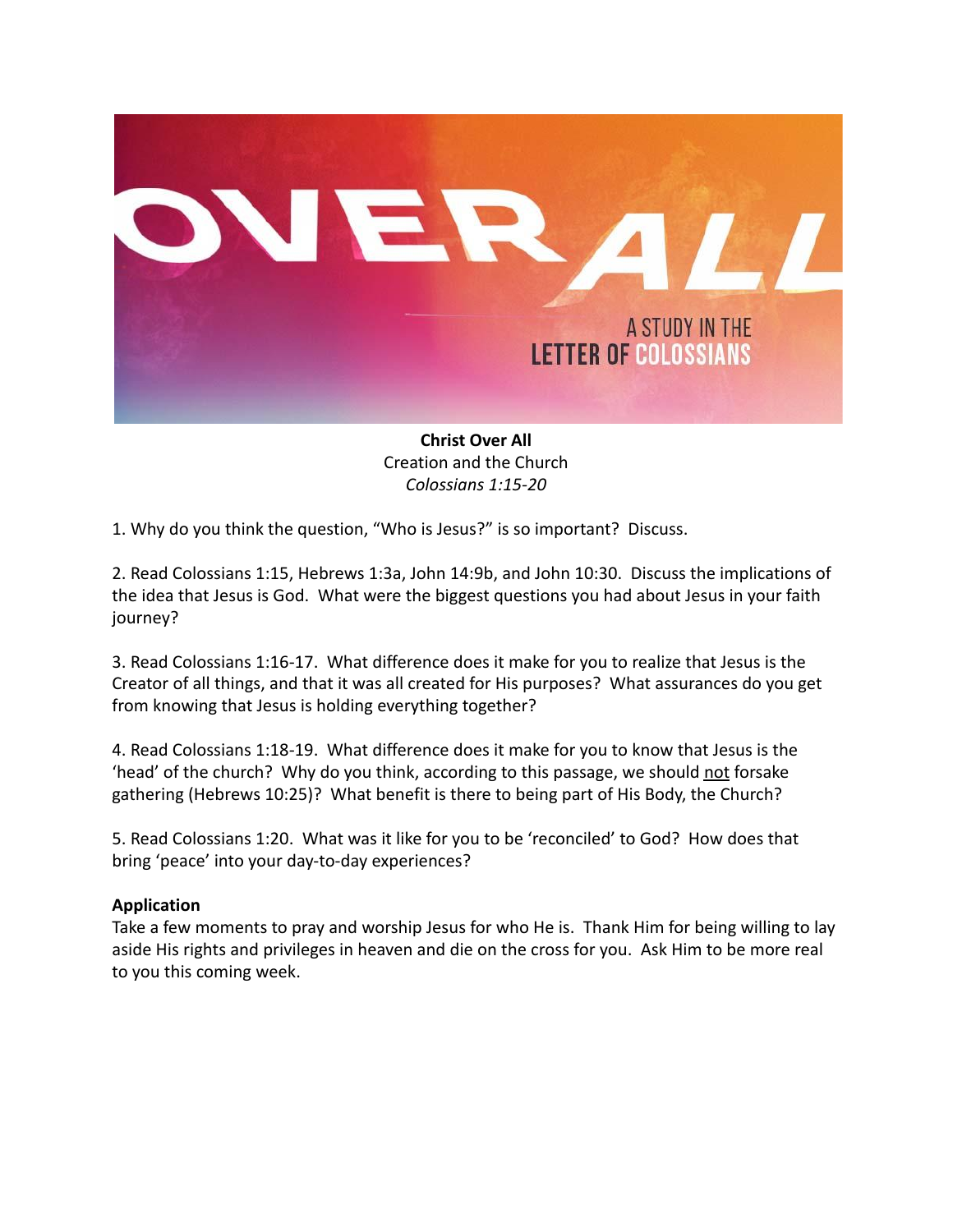#### Over All Colossians 1:9-14 Christ over my Purpose

Image: Who is Jesus?

Theme: Christ over Creation and the Church

I. Jesus and God (v. 15) "He is the image of the invisible God, the firstborn of all creation."

Image- idols

Hebrews 1:3a "He is the radiance of the glory of God and the exact imprint of his nature." John 14:9b "Whoever has seen me has seen the Father."

I. Jesus and God (v. 15) "He is the image of the invisible God, the firstborn of all creation." John 10:30 "I and the Father are one."

## II. Jesus and Creation (v. 16-17)

"For by him all things were created, in heaven and on earth, visible and invisible, whether thrones or dominions or rulers or authorities—all things were created through him and for him. <sup>17</sup>And he is before all things, and in him all things hold together." John 1:3 "All things were made through him, ..."

Hebrews 1:10a- "You laid the foundation of the earth...the heavens are the work of your hands."

Image= Earth Image- Sun/Earth Image- Canis Majoris Image- Our Galaxy Image- Human Cell

II. Jesus and Creation (v. 16-17)

"For by him all things were created, in heaven and on earth, visible and invisible, whether thrones or dominions or rulers or authorities—all things were created through him and for him." <sup>17</sup>And he is before all things, and in him all things hold together."

II. Jesus and Creation (v. 16-17)